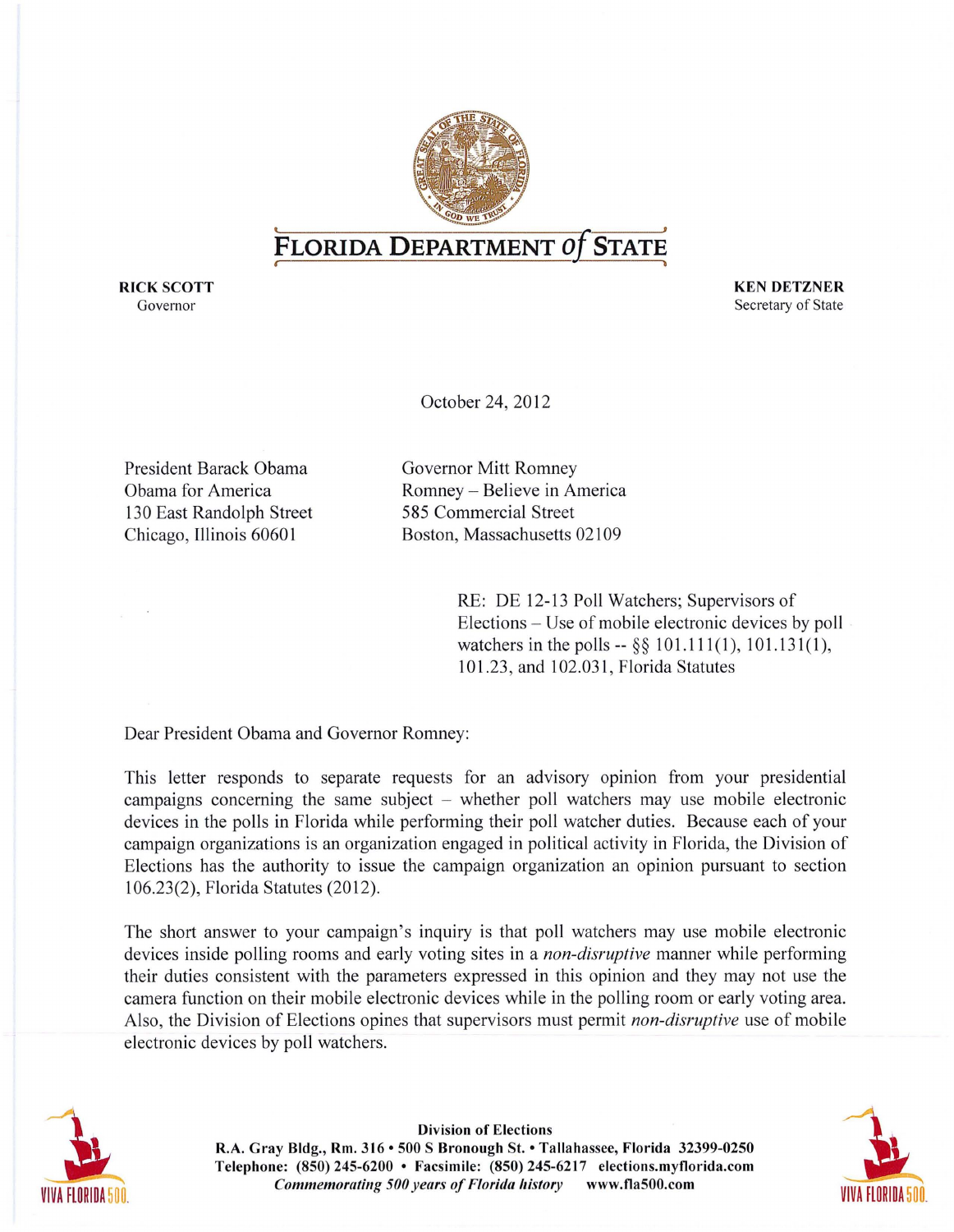President Obama and Governor Romney October 24,2012 Page 2 of 4

Section 101.131(1), Florida Statutes (2102), provides, in part:

No poll watcher shall be permitted to come closer to the officials' table or the voting booths that is reasonably necessary to properly perform his or her functions, but each shall be allowed within the polling room or early voting area to watch and observe the conduct of electors and officials. The poll watchers shall furnish their own materials and necessities and shall not obstruct the orderly conduct of any election. The poll watchers shall pose any questions regarding polling place procedures directly to the clerk for resolution. They may not interact with voters.

Section 101.23, Florida Statutes (2012), further provides that one of the poll inspectors shall keep a list on which is indicated the voters who have voted and "such lists shall be available for inspection during regular voting hours by poll watchers ..., except the election inspector may regulate access to the lists so as to ensure that such inspection does not unreasonably interfere with the orderly operation of the polling place." Also, section  $101.111(1)(a)$ , Florida Statutes (2012), indicates that a poll watcher may challenge the voter's right to vote by following the statutory challenge procedures. These provisions regarding the conduct of poll watchers must be viewed in light of section 102.031(1), Florida Statutes (2012), which gives each election board "full authority to maintain order at the polls and enforce obedience to its lawful commands during an election...." Sections  $102.031(4)(a)$  and (5) further prohibit any person (which would include poll watchers) soliciting voters inside the polling place or within 100 feet of the entrance to any polling place or early voting cite, as well as providing, "No photography is permitted in the polling room or early voting area." Section 102.031(4)(c) further provides that the supervisor of elections or clerk "may take any reasonable action necessary to ensure order at the polling places, including, but not limited to, having disruptive and unruly persons removed by law enforcement officers...."

With the foregoing provided as the existing statutory law regulating poll watchers and their conduct, $\frac{1}{x}$  and in answer to your campaign's specific inquiry, I take this opportunity to also clarify and expound upon informal opinions previously provided by representatives of the Division of Elections to some supervisors of elections and their staffs about the instant question. These informal opinions emphasized an election board's authority to maintain order at the polls, which necessarily includes some discretion in formulating policies regarding the use of mobile electronic devices by poll watchers. Your request advises that, perhaps based upon the direction

<sup>&</sup>lt;sup>1</sup> See also Fla. Admin. Code R. 1S-2.034 and its incorporated Form DS-DE 11, *Polling Place Procedure Manual,* eff. *0112012.* (Regulatory limitations for poll watchers are listed at p. 6, *e.g.,*  "Poll watchers are not allowed to wear campaign buttons, shirts, hats, or other campaign items while they are in the polling room."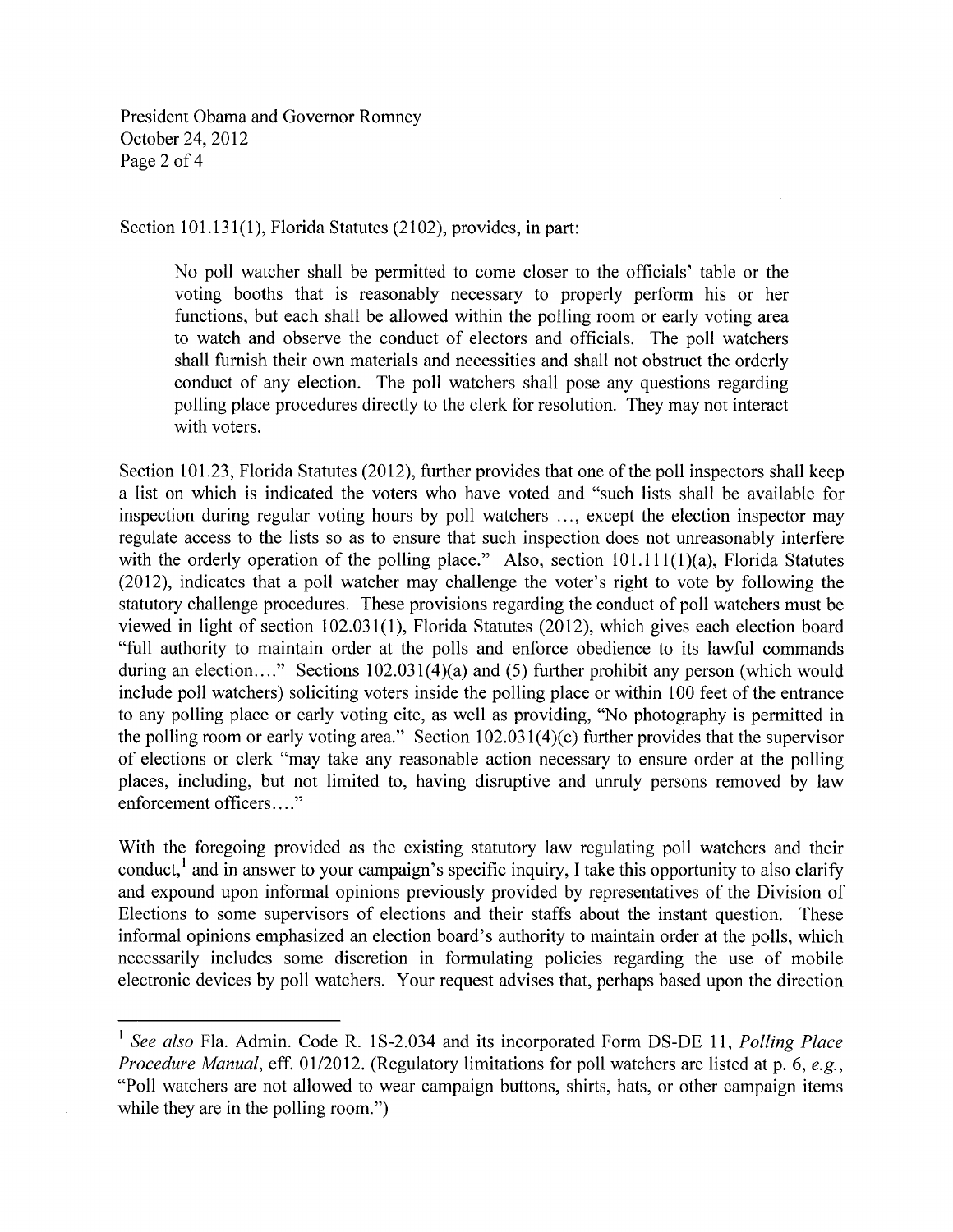President Obama and Governor Romney October 24,2012 Page 3 of 4

provided in the informal opinions, supervisors of elections have taken very different approaches to this matter, with some supervisors of elections prohibiting all use of electronic devices (to include cellular telephones) by poll watchers. This advisory opinion is intended to remove any uncertainty that may have been created by the informal opinions provided by representatives of the Division of Elections and the adoption of different procedures among the counties.

Modem technology has enabled mobile electronic devices *(e.g.,* cellular smart phones, personal digital assistants, and computer tablets) to operate without producing any noise or visual disturbances. So, after giving this matter serious consideration and trying to accommodate the interests of both the ability of the election board to maintain order at the polls and the ability of poll watchers to perform their duties in this modem age of instant communications, I conclude that a poll watcher's proper and inaudible use of a smart phone or other electronic device to silently report data or issues to a campaign should not create a disruption in the polling room. In fact, the use of mobile electronic devices for any purpose, except for photography, is not expressly prohibited by Florida statute. Also, section 101.131(1), Florida Statutes (2012), provides that the poll watcher "shall furnish their own materials and necessities." In today's world, mobile electronic devices could be considered a necessity for instant communications for the poll watcher to alert the campaign of problems at the polls *(e.g.,* long lines, malfunctioning voting equipment, power outages, *etc.).* Therefore, in an attempt to balance the responsibilities of a poll watcher with those of the election board's responsibility to maintain order at the polls, the Division of Elections now formally opines that the Florida Election Code permits the *nondisruptive* use of mobile electronic devices by poll watchers performing their statutory duties. Any disruption caused by a poll watcher's use of mobile electronic devices should be handled in line with any other disruptive conduct, that is, on a case-by-case basis under the existing statutory authority of the election board to maintain order at the polls.

In order to provide further guidance to supervisors of elections and poll watchers on this matter under the present state of the law, the Division of Elections now opines that poll watchers may use mobile electronic devices subject to the following conditions:

- (1) The devices must be set so as to produce no noise or a low volume vibration;
- (2) The devices may not be used to take photographs or to record conversations unlawfully inside the polling room or early voting site;
- (3) The poll watcher may not have an audible telephone conversation inside the polling room or early voting site; and
- (4) The poll watcher may not use the mobile electronic device in any manner to create a specific disruption or disturbance within the polling room or early voting site.

The Division of Elections believes the above conditions strike a proper balance between the competing demands between poll watchers being able to perform their proper functions and the